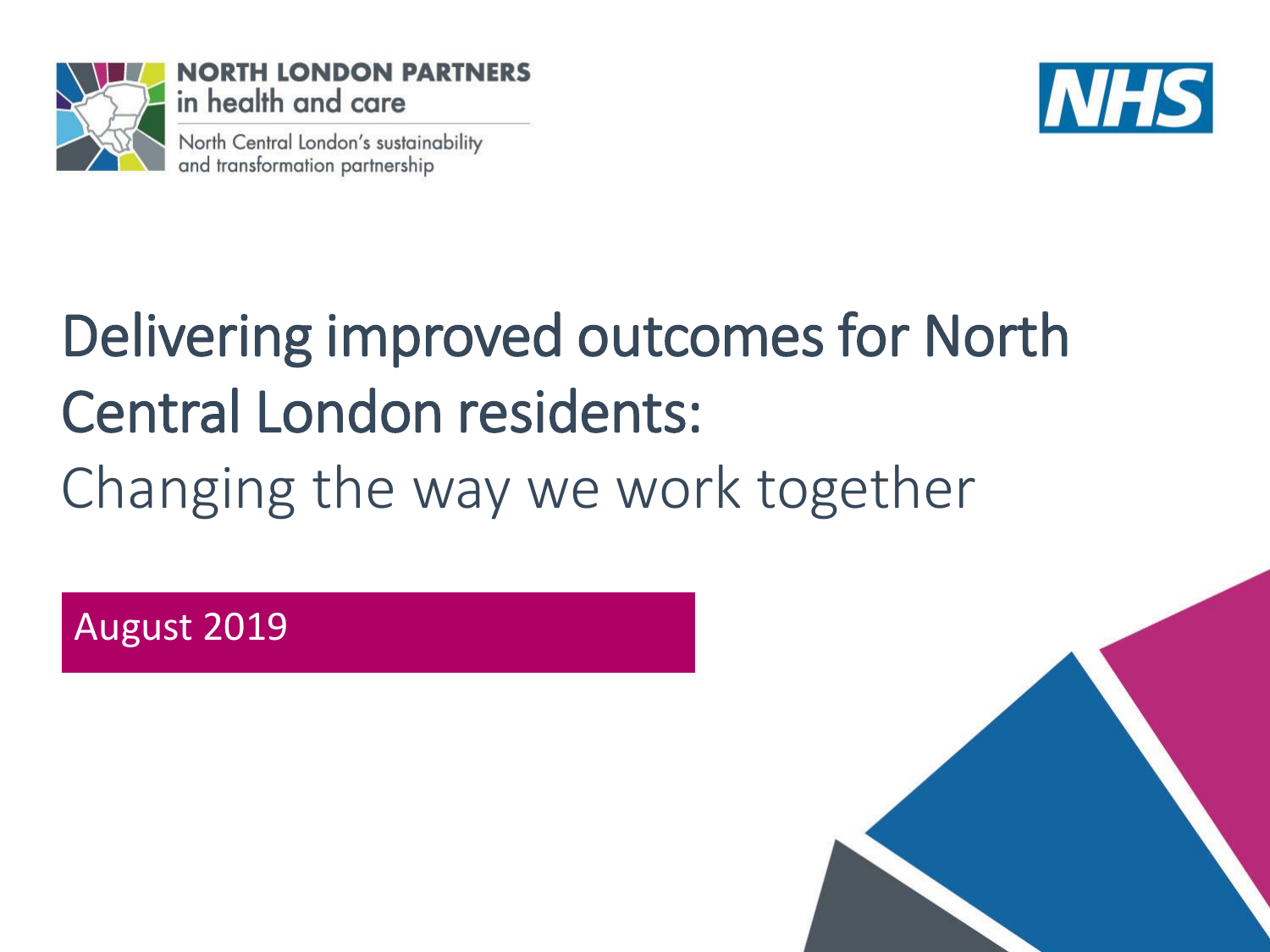





We want to improve the health and wellbeing of residents living in Barnet, Camden, Enfield, Haringey and Islington ('North Central London').

To do this, we need to build on the close working of our local NHS and councils, with residents, to focus on delivering patient-centred care closer to home, based on individuals' whole needs.

The NHS Long Term Plan, published in January 2019, sets out priorities and changes to the way health services will be delivered, with a focus on integration. This provides an opportunity to design health services around residents needs, rather than organisations.

Changing how we work together will allow us to work differently as partners to tackle current issues in the system. This will deliver more consistent and improved outcomes, a better experience for residents, and future financial stability.

This paper sets out our local vision for implementing the ambitions of the Long Term Plan in North Central London (NCL) and the work we are planning to achieve this – and in some areas, have already begun.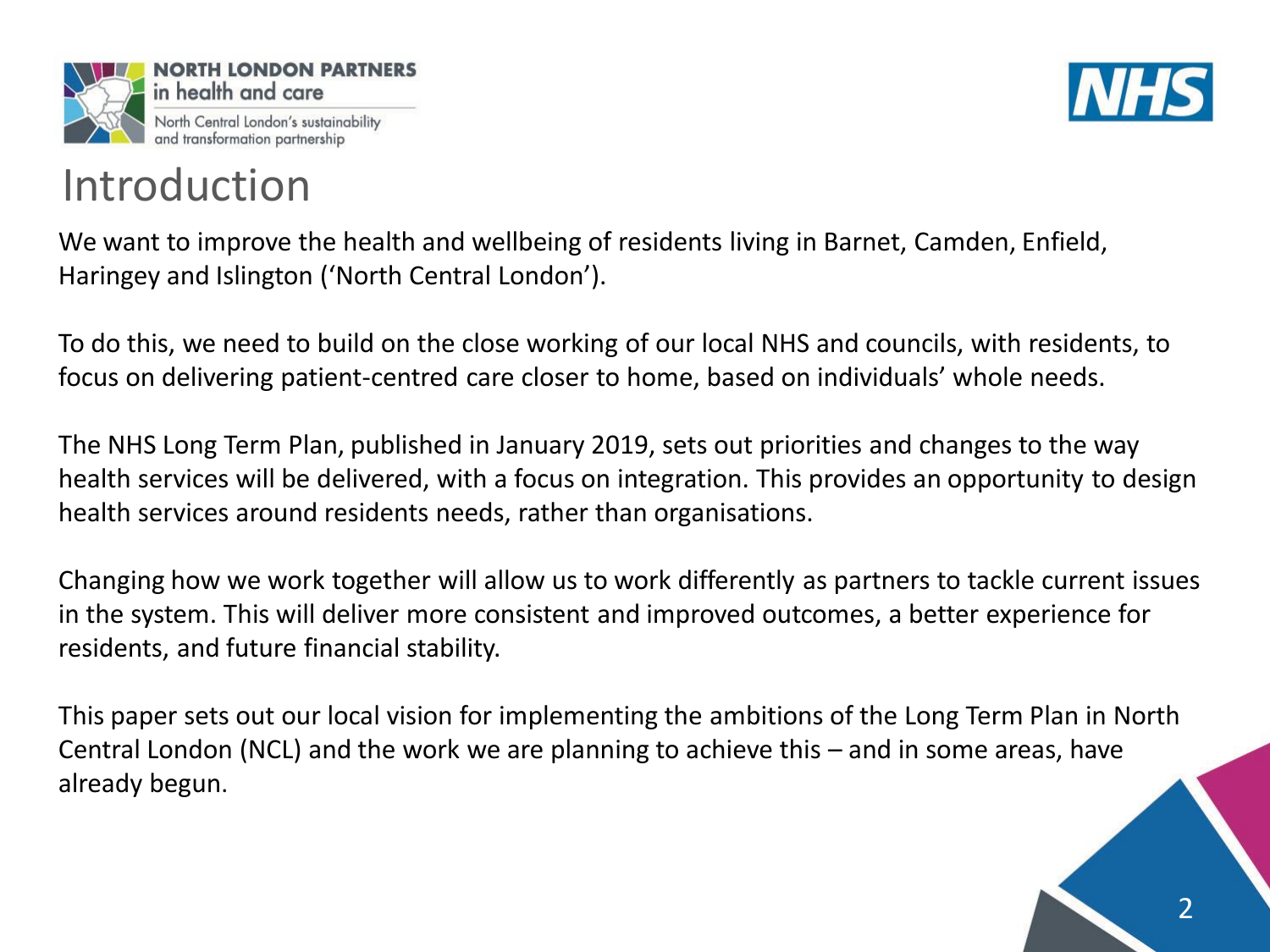



### Our partnership aim

### To have the greatest positive impact for the health and lives of North Central London residents.

Tackling health inequalities through becoming more effective in our planning of health services, become more efficient in the way we work and to develop collaborative working with our partners through integrated care.

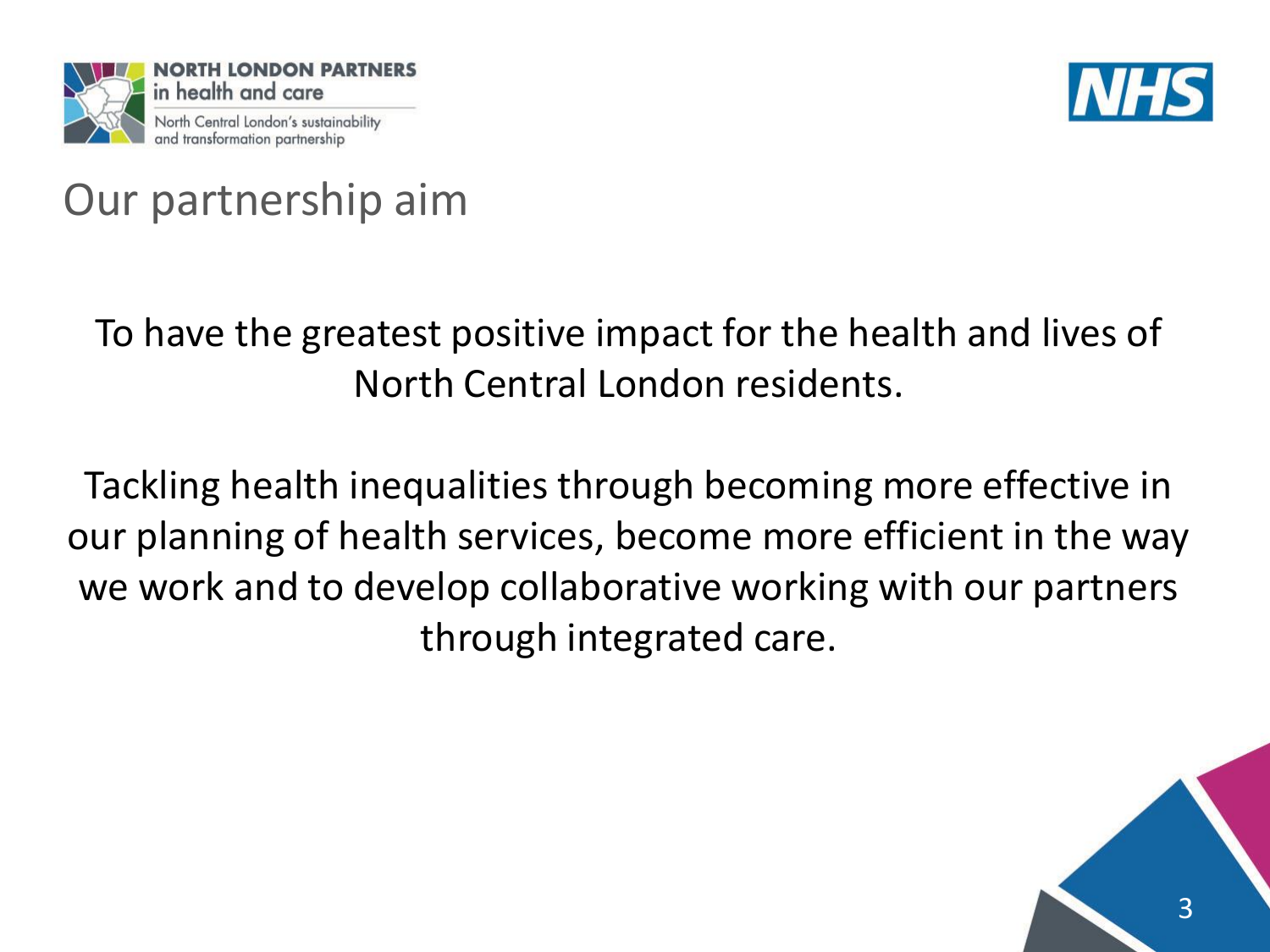



### We have a strong partnership approach to build on

**In North Central London (NCL) we have made significant progress in partnership working on planning and delivering health and care services already.**

- **NCL CCGs –** one Accountable Officer and Chief Finance Officer, with shared committees for acute commissioning, primary care and audit.
- **CCG and Local Authority relationships**  well-established partnerships across boroughs and through NCL programmes of work.
- **NCL local primary care transformation**  Federations and GP Neighbourhoods in place, with emerging Primary Care Networks across NCL.
- **North London Partners** providers, commissioners, local authority, other key organisations and residents working together in a Sustainability and Transformation Partnership.

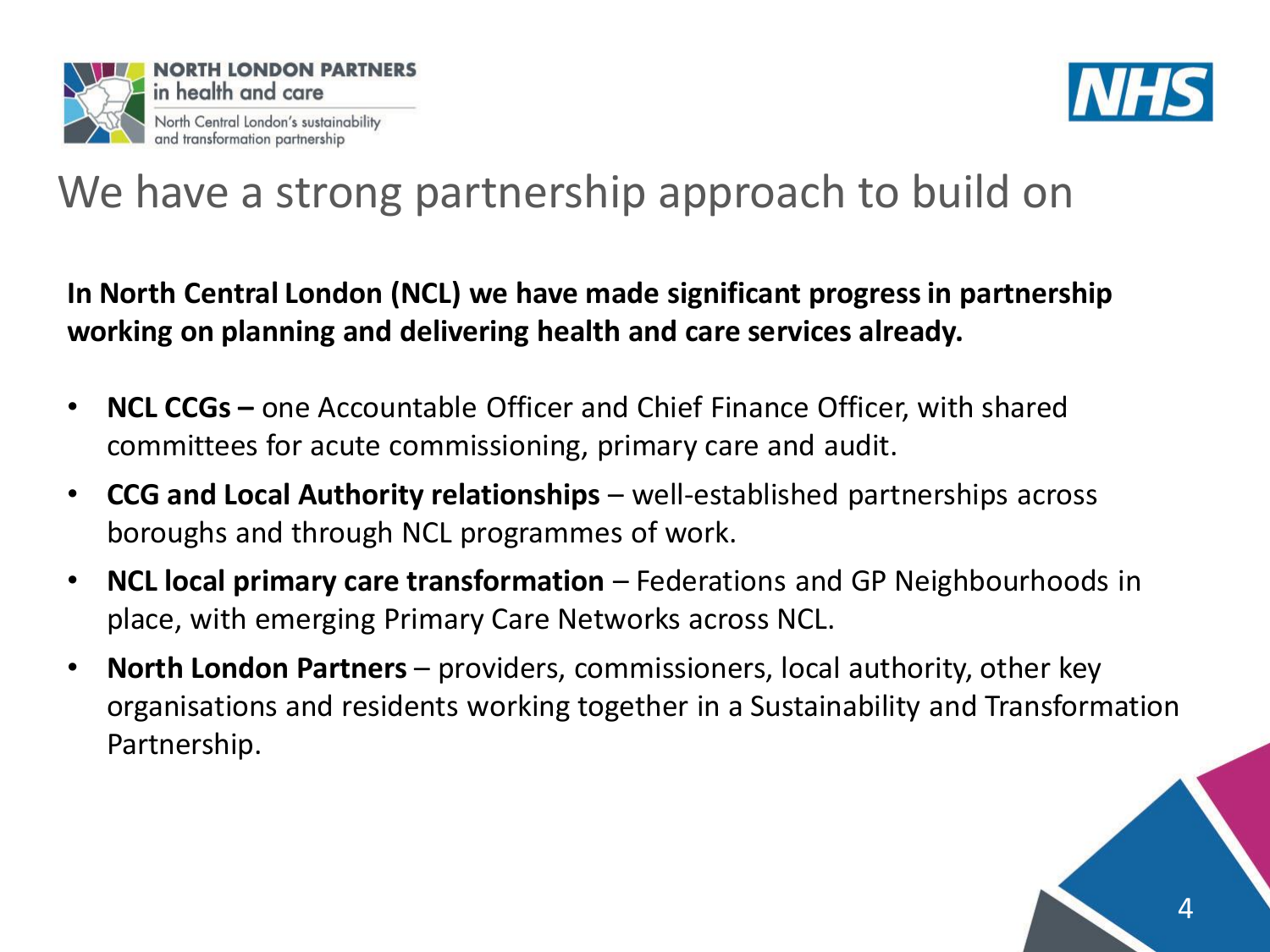



## We have a strong success record of working together to deliver benefits for residents

### **Together, we have delivered successes across North Central London, including:**

- Recommissioning a high quality NHS 111 service
- Providing 8am-8pm GP access seven days a week
- Joining up digital health and social care records
- Making it faster and safer for patients to get home from hospital
- Connecting up hospital specialities with primary care, with faster clinical advice
- Integrating neighborhood services, focused on improving quality and reducing unnecessary variation
- Four acute providers signed up to a shared staff bank (savings +£3m across NCL)
- A sector-wide nurse rotation programme underway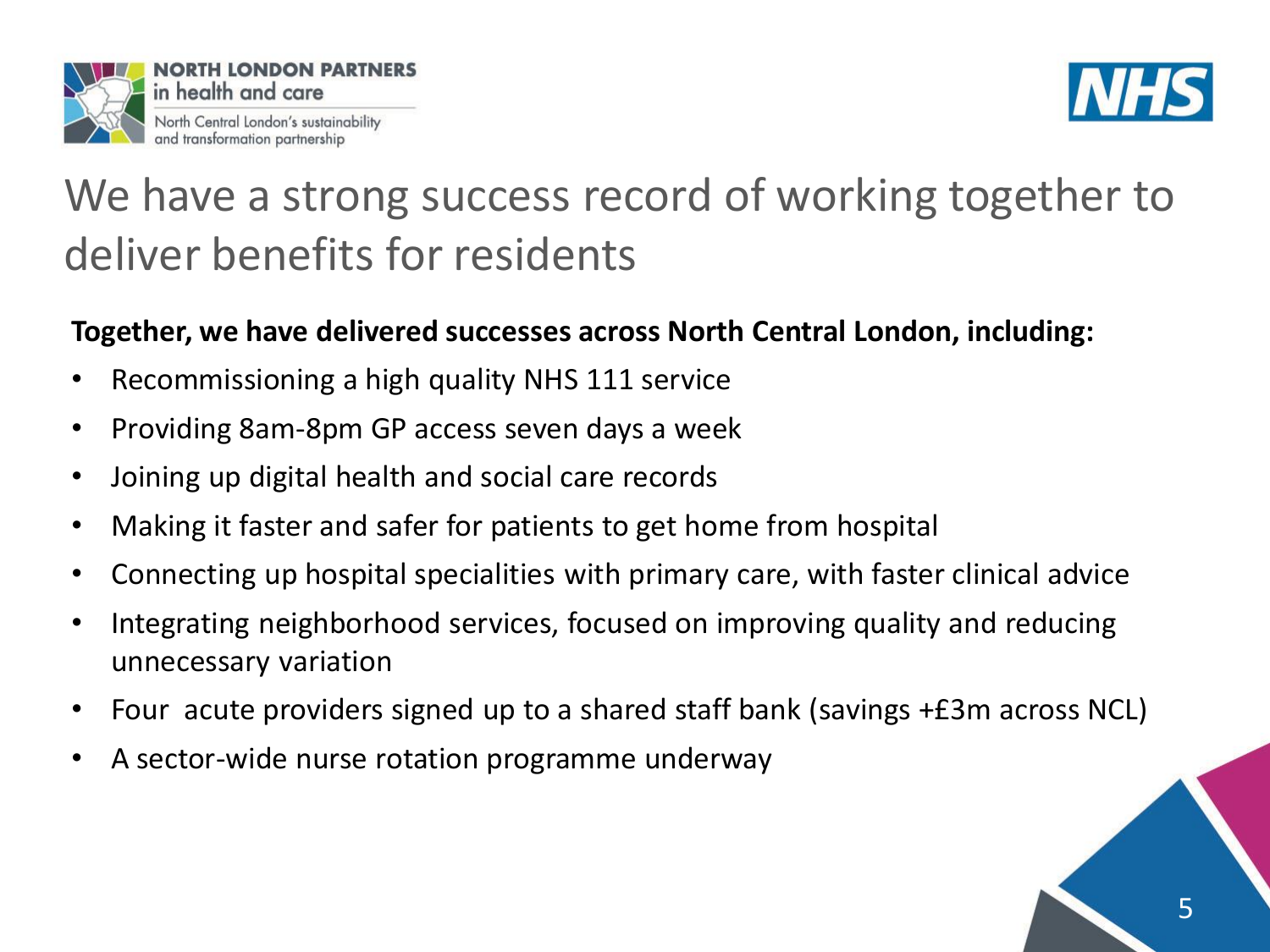



**NHS** 

## Recent NHS policy has set out the continued journey towards integration of services

The NHS Long Term Plan was published in January 2019 and builds on previous NHS policy direction.



**NHS** 

**Next Steps on** the NHS Five Year **Forward View** 



**The NHS Long Term Plan** 

2014 2016 2019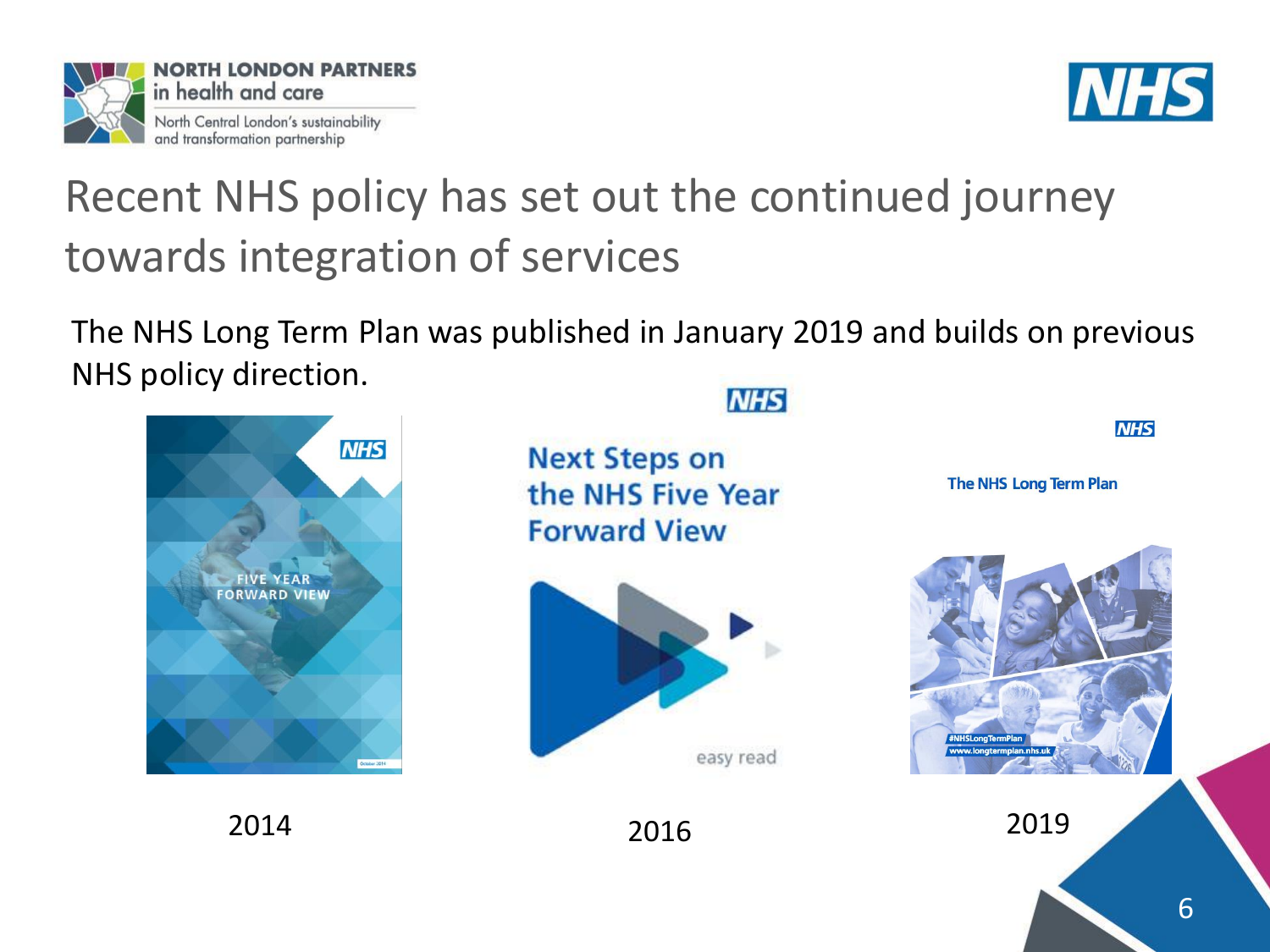



# Headlines from the NHS Long Term Plan (Jan 2019)

The NHS will increasingly be:

- more joined-up and coordinated in its care
- more proactive in the services it provides
- more differentiated in its support offer to individuals.

Five major, practical changes to the NHS service model over the next five years:

- Boost 'out-of-hospital' care and reduce primary and community health services divide
- Redesign and reduce pressure on emergency hospital services
- People will get more control over their own health, and more personalised care
- Digitally-enabled primary and outpatient care will go mainstream across the NHS
- Local NHS organisations will increasingly focus on population health and local partnerships with local authority-funded services, through new Integrated Care Systems (ICSs) everywhere.

**The NHS Long Term Plan describes transition to Integrated Care Systems. This would be supported by a single CCG in the North Central London area.**

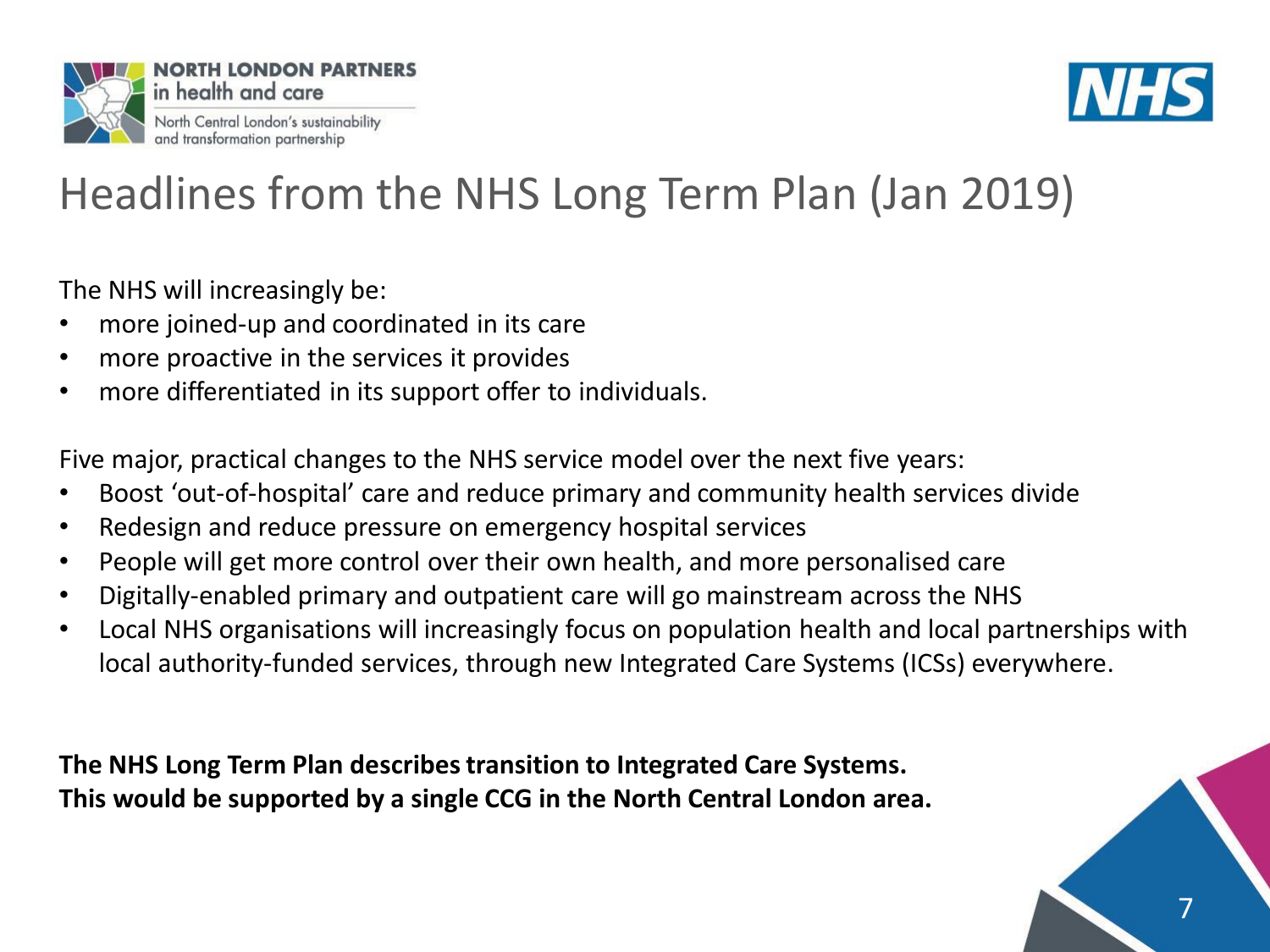



## The London Vision (2019)

The London Vision will focus on areas that only a partnership at London level can address, to make sure:

- Londoners get better outcomes regardless of who they are or where they live
- Mental health is treated with the same importance as physical health
- Londoners have greater control and choice of their health and care
- People receive good joined up care throughout their life regardless of which organisation provides the service

Over the coming months priorities and goals will be set. The work being undertaken across London to deliver the Long Term Plan will support the achievement of these goals.

#### **Emerging Priorities**

- 1. Reducing childhood obesity
- 2. Improving mental health of children & young adults
- 3. Reducing inequalities and preventing illness
- 4. Improving air quality
- 5. Improving sexual health
- 6. Reducing the impact of violent crime
- 7. Improving mental health
- 8. Improving the quality of specialised care
- 9. Making health and care more personalised and joined up at every stage of a Londoner's life from birth to end of life
- 10. Improving the health of homeless people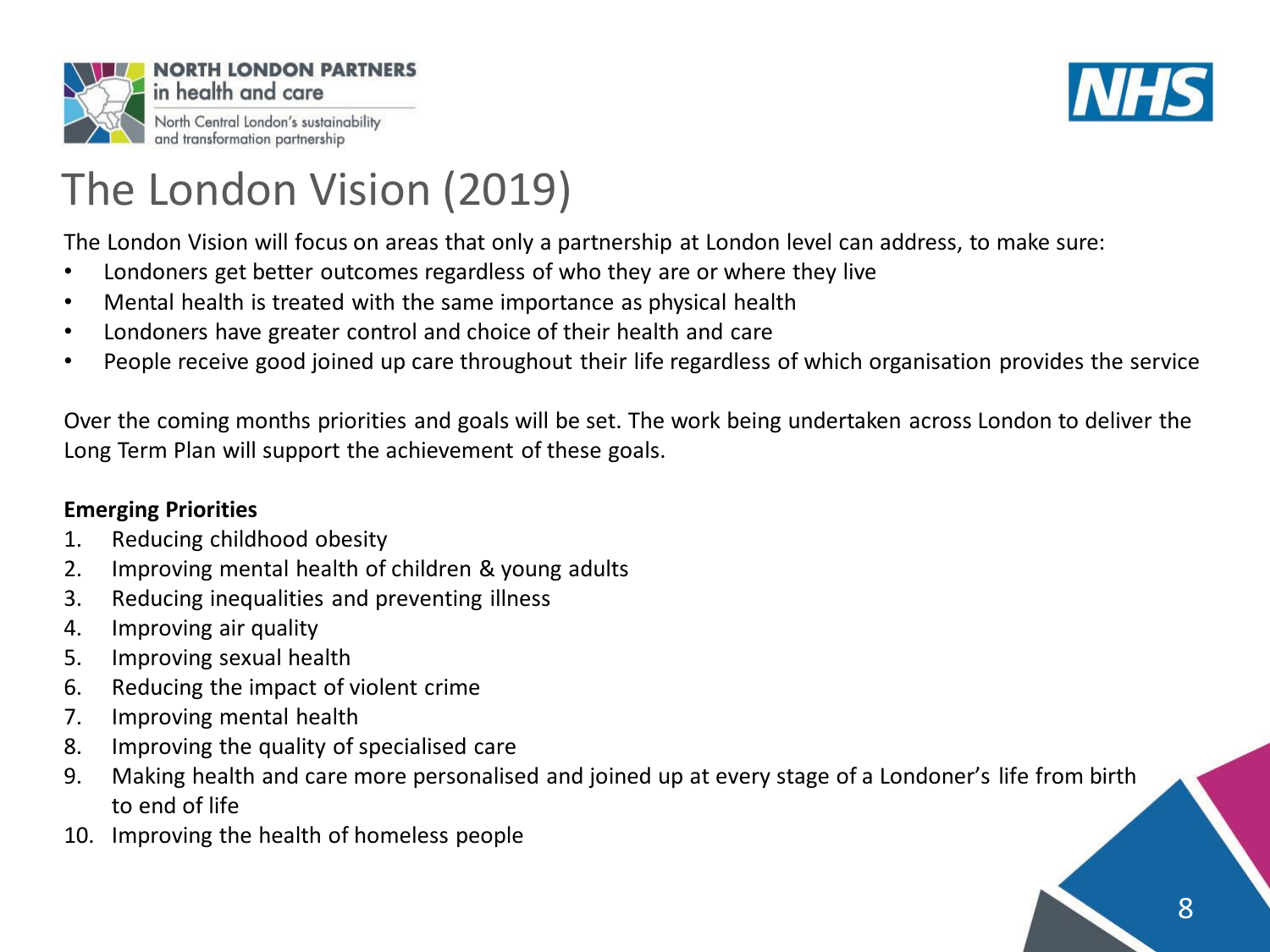



This is an opportunity to change how we work together and have a greater impact for the population of North Central London…

- Revising ways of planning services based on population health to maximise the impact we can have and reduce health inequalities in North Central London.
- Working to support borough based integration to increase the focus on residents, communities and prevention.
- Redesigning NHS commissioning moving to one CCG in North Central London.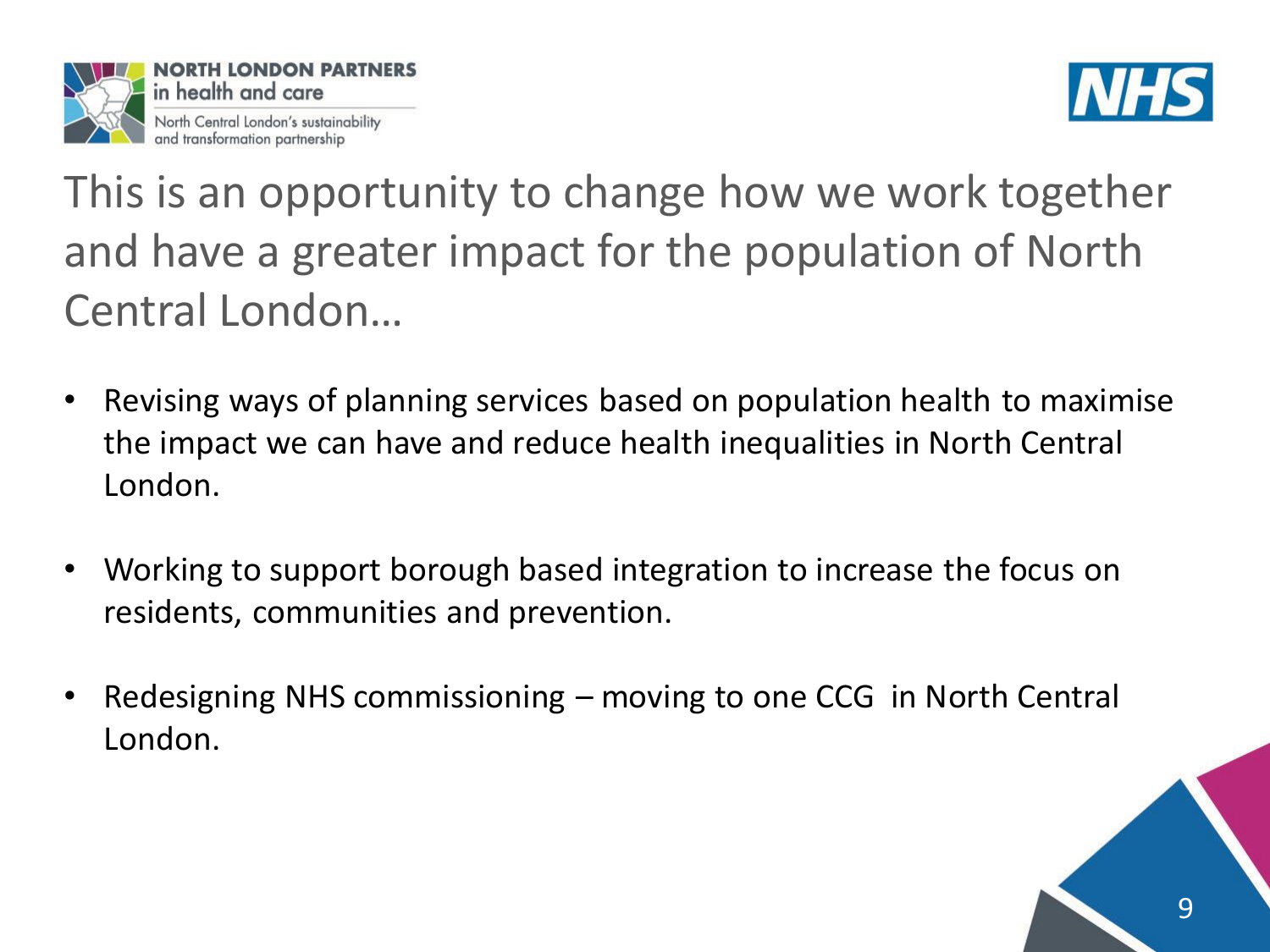



### What does this mean for North Central London?

This is an opportunity to change how we work together and have a greater impact for the population of North Central London.

| What?                                         | Where?                                                                                                                                              | Why?                                                                                                                                                  | How?                                                                                                                                             |
|-----------------------------------------------|-----------------------------------------------------------------------------------------------------------------------------------------------------|-------------------------------------------------------------------------------------------------------------------------------------------------------|--------------------------------------------------------------------------------------------------------------------------------------------------|
| One CCG for<br><b>North Central</b><br>London | <b>One Clinical Commissioning</b><br>Group for North Central<br>London, building on joint<br>arrangements already in<br>place for the five NCL CCGs | To redesign the way that we<br>commission NHS services to<br>enable and support the new<br><b>Integrated Care Partnerships</b>                        | Review of how we work to<br>reduce transactional costs<br>of the system and support<br><b>ICPs</b>                                               |
| <b>Integrated Care</b><br>Partnerships        | Five borough based<br><b>Integrated Care</b><br>Partnerships, aligned to<br>borough boundaries                                                      | To enable borough based<br>integrated working to improve<br>service delivery and increase<br>the focus on residents,<br>communities and prevention    | Jointly developed by leaders<br>in each borough from the<br>CCG, local authority, and<br>service providers based on<br>population needs          |
| <b>Integrated Care</b><br>System              | One Integrated Care System<br>across NCL, building on our<br>work together through the<br><b>STP</b>                                                | To transform the way we plan<br>services based on population<br>health to maximise the impact<br>we can have and reduce health<br>inequalities in NCL | Bringing together boroughs<br>to decide where consistency<br>will improve outcomes for<br>resident and which activities<br>take place across NCL |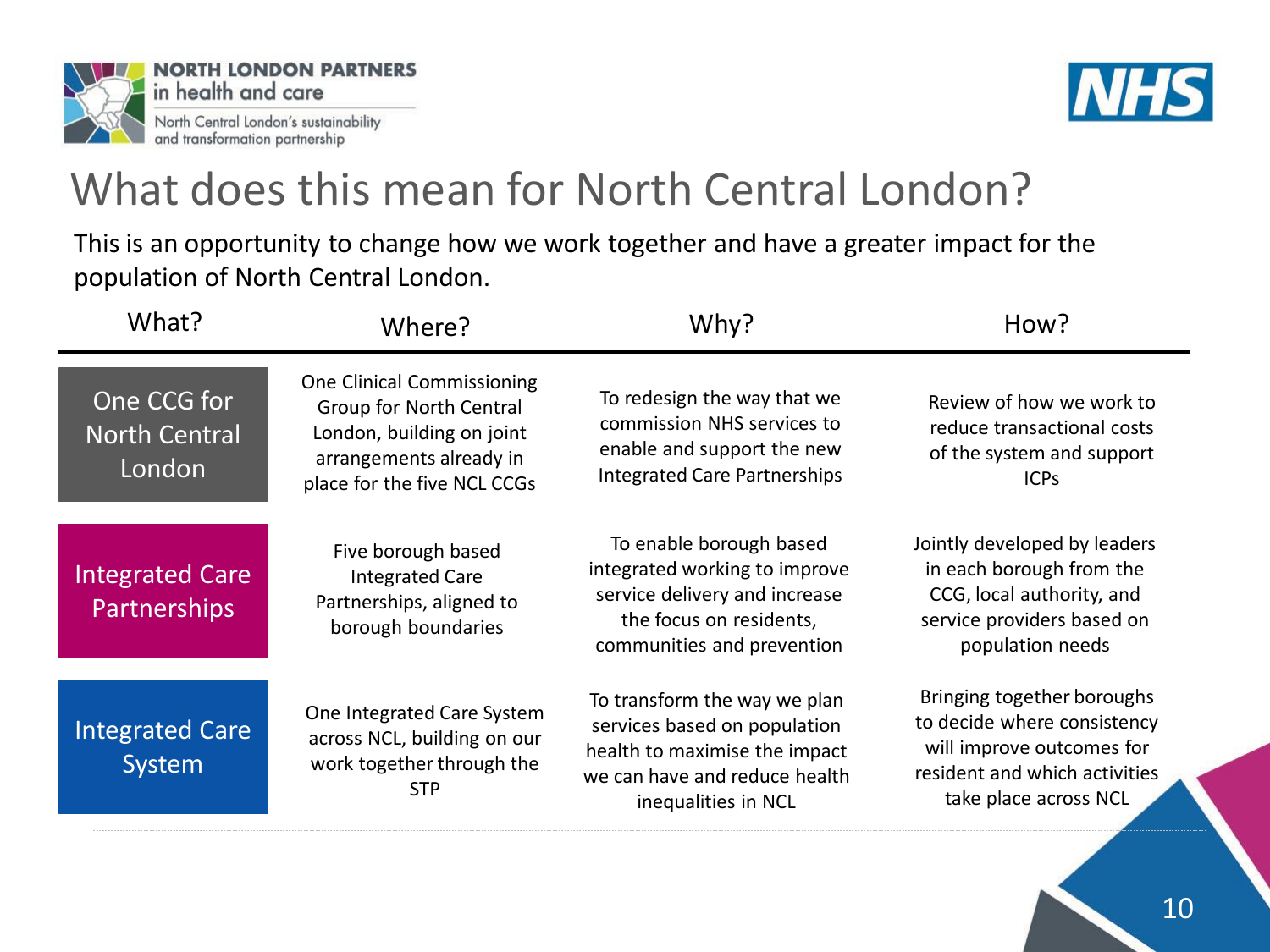



### Road map to integrated care in North Central London

We will progress the three North Central London Change Programmes together to ensure we build a new system that works collaboratively to enable the benefits of integrated care to be realised.

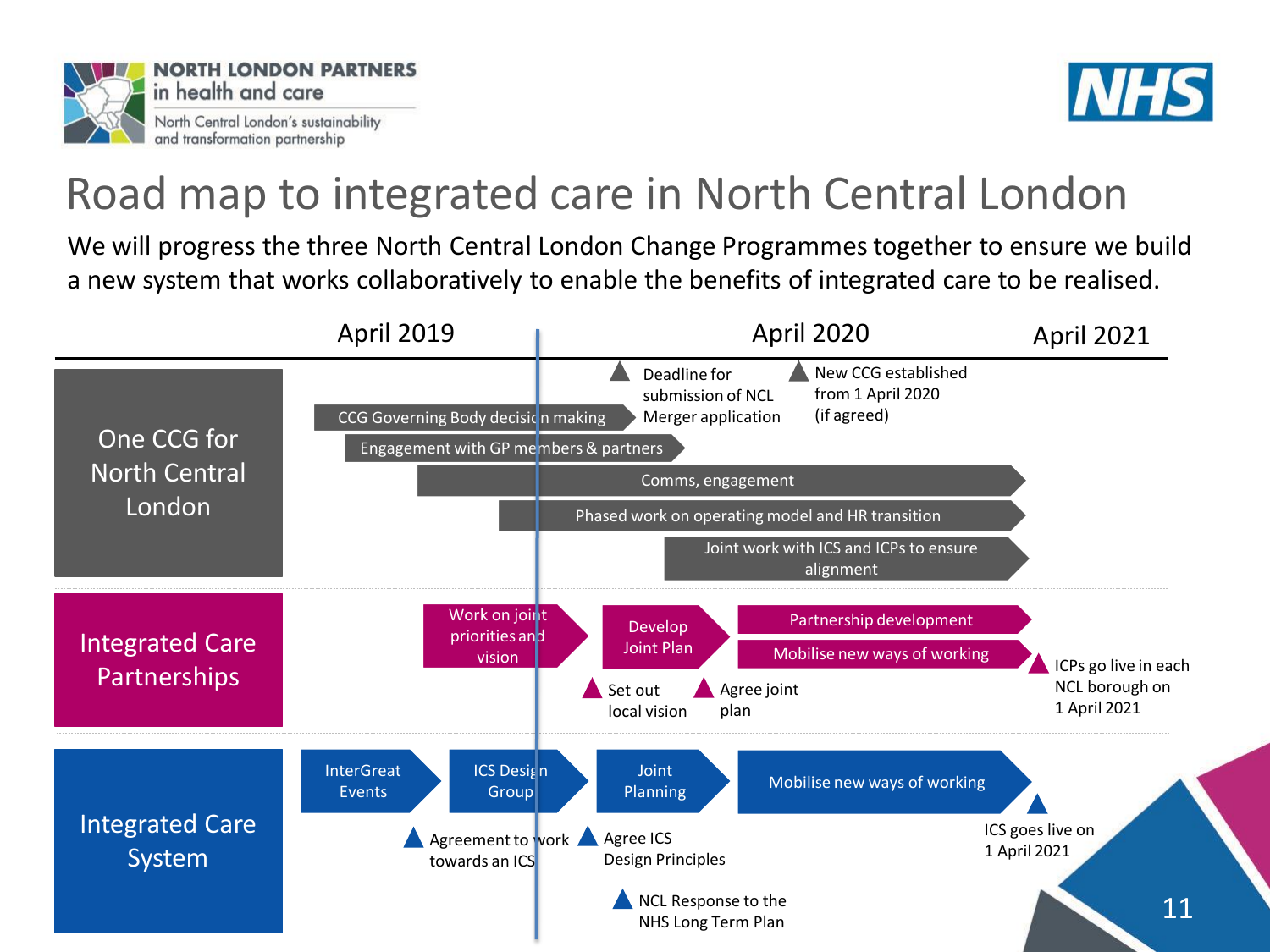



### Working towards an NCL integrated care system 2019/20

Together, system partners have begun to design what our Integrated Care System (ICS), with borough-based Integrated Care Partnerships, might look like.



North London Residents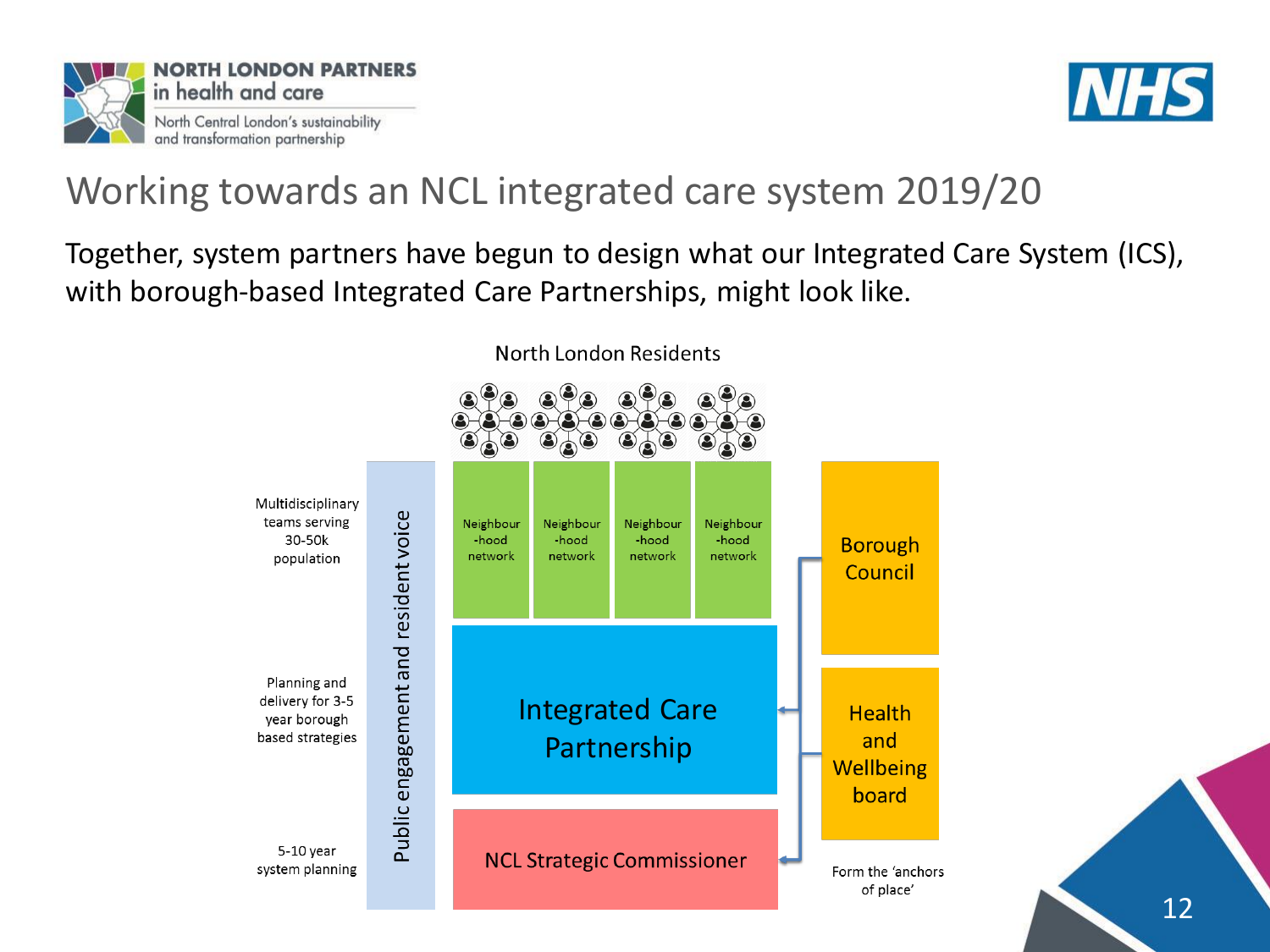



### Levels and functions: proposed working model

#### Set out below is the current working model for what could be best done at the different levels.

| Neighbourhood   | Multi-disciplinary teams working on population health basis with staff from:<br>Social care<br>$\bullet$<br>Health (physical and mental health)<br>$\bullet$<br>Voluntary sector<br>٠<br>Community and residential groups<br>٠                                                                                                                     |                                                                                                                                                                                                                                                                                                                                                        |
|-----------------|----------------------------------------------------------------------------------------------------------------------------------------------------------------------------------------------------------------------------------------------------------------------------------------------------------------------------------------------------|--------------------------------------------------------------------------------------------------------------------------------------------------------------------------------------------------------------------------------------------------------------------------------------------------------------------------------------------------------|
| <b>Borough</b>  | Local acute services<br>$\bullet$<br>Primary care development<br>Mental health<br>×<br><b>Community services</b><br>$\bullet$<br>Pharmacy<br>Social care<br>Home care<br>$\bullet$<br>Children's services<br>Learning disabilities services<br>$\bullet$<br>Discharge initiatives                                                                  | Out of hospital workforce development<br>$\bullet$<br>Health promotion<br>Ring-fenced budget for collectively agreed<br>activities<br>Local narrative and engagement<br>Collaborative provider and commissioner<br>models/partnerships<br>Wider role of local authorities in population<br>health management, including housing and<br>debt management |
| <b>NCL wide</b> | Tertiary acute and mental health<br>$\bullet$<br>Prevention<br>Care home market management<br>$\bullet$<br>Enabler programmes (digital, estates,<br>workforce)<br>Care pathway development<br>$\bullet$<br>Monitoring and evaluation capability<br>$\bullet$<br>Aligned financial incentives<br>System operating and improvement plan<br>$\bullet$ | Data platform<br>$\bullet$<br>Population health and care redesign (incl.<br>networked acute care)<br>Clinical and leadership development<br>Neuro-rehab/stroke<br>NCL strategy and outcomes<br><b>Business planning</b><br>Performance and reporting<br>CHC hub and spoke coordination                                                                 |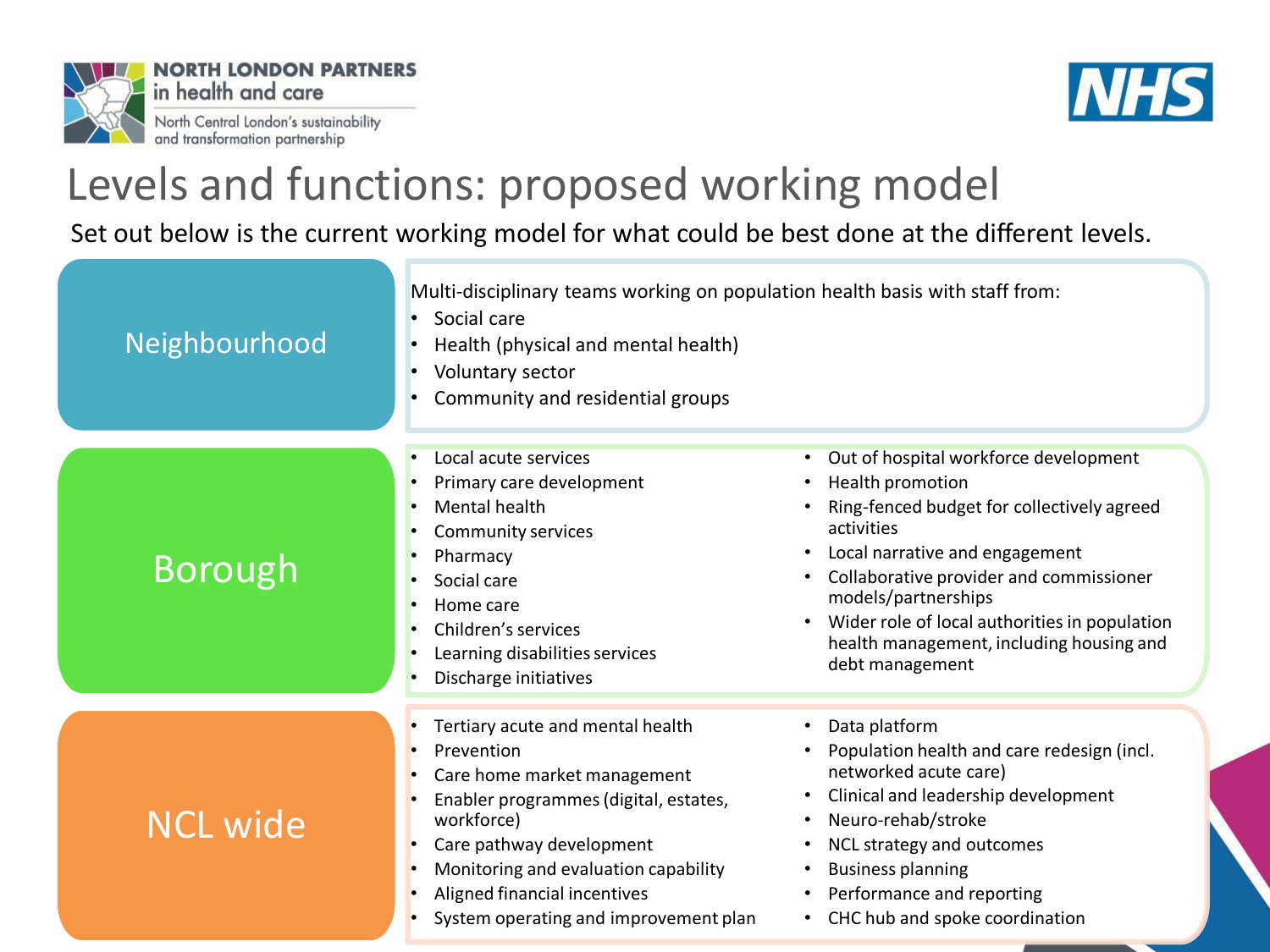



### A vision of what this will mean for residents

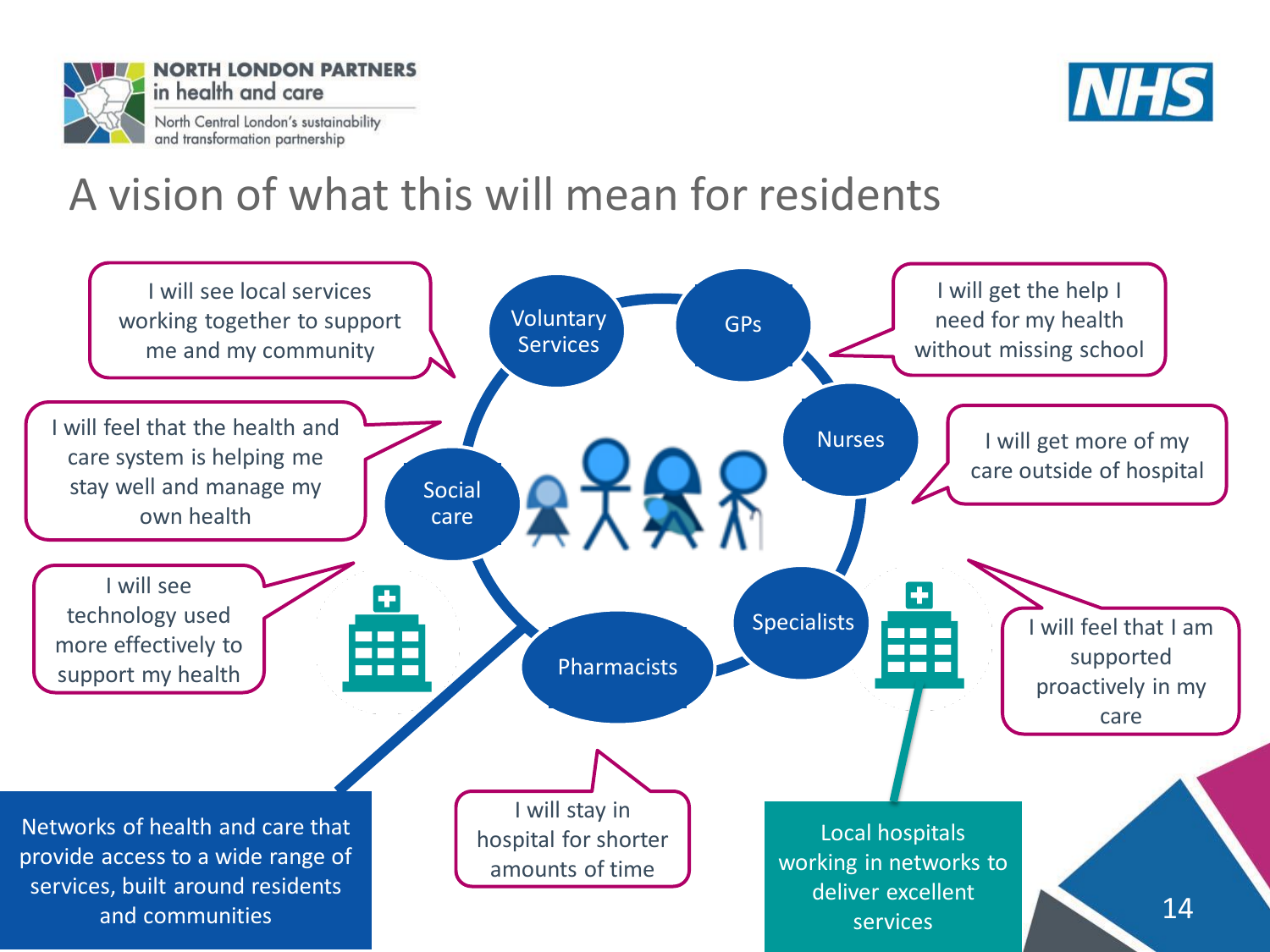



We are engaging widely to develop a shared vision on what Integrated Care will mean for….

| <b>Staff</b>          | Closer working relationships with colleagues in the integrated system<br>A system that fosters innovation and talent<br>An improved working experience                                                                                                                                                  |
|-----------------------|---------------------------------------------------------------------------------------------------------------------------------------------------------------------------------------------------------------------------------------------------------------------------------------------------------|
| General<br>practice   | Clinical leadership - in NCL strategic commissioning, Integrated Care<br>$\bullet$<br>Partnerships and local primary care networks<br>A system that develops clinical relationships across settings<br>Community services linked to primary care networks<br>Improve consistency of outcomes across NCL |
| <b>Local Councils</b> | Stronger integration of care and health planning<br>Closer borough partnership working on delivery of services<br>$\bullet$<br>Greater progress in reducing inequalities for residents<br>$\bullet$                                                                                                     |
| <b>Providers</b>      | Stronger collaboration around the delivery of high quality care<br>Greater whole system focus on prevention<br>Accelerated streamlining of systems and processes<br>Less bureaucracy and 'red tape'<br>Simplification of contracts                                                                      |